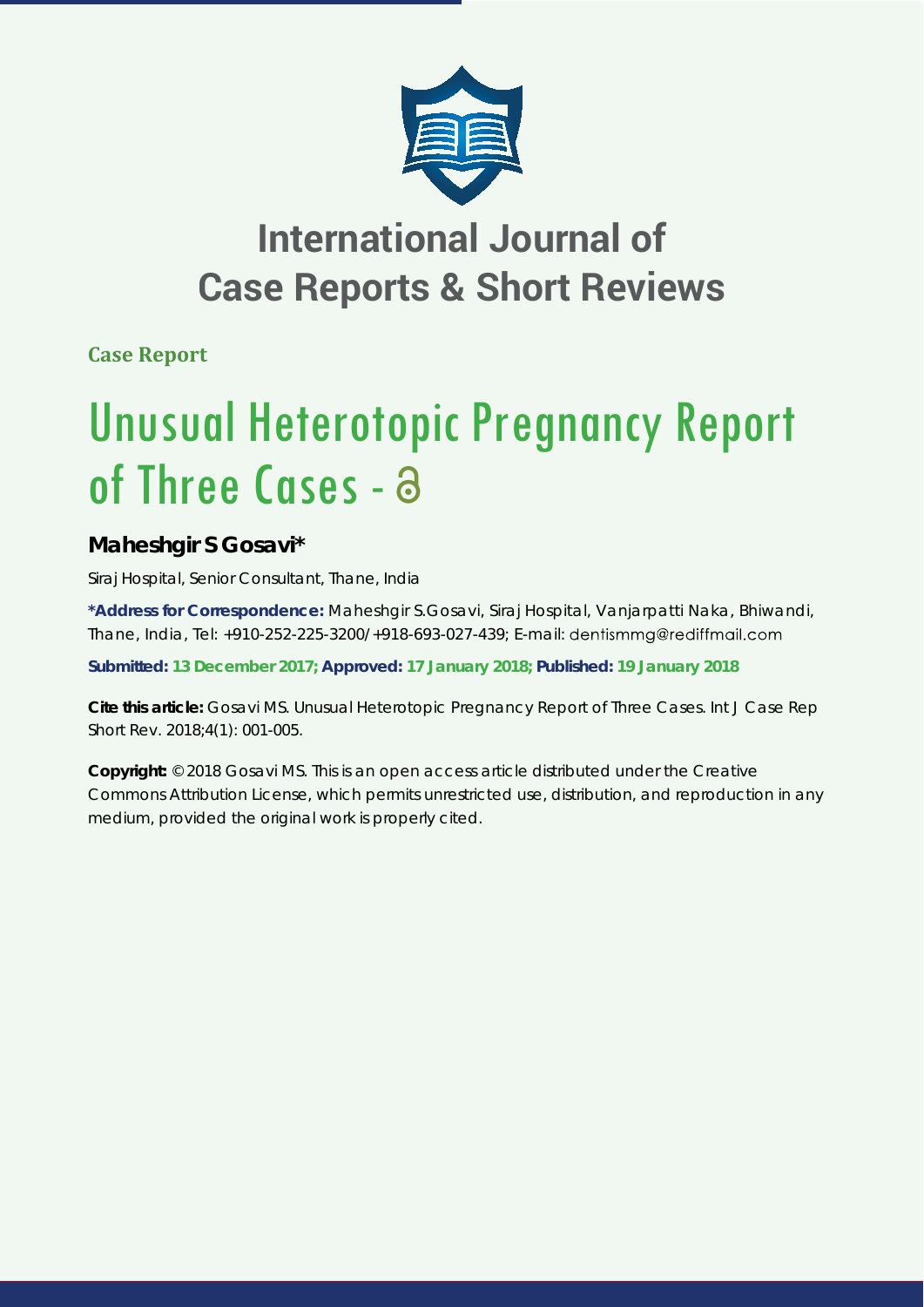#### **ABSTRACT**

A heterotopic pregnancy is defined as the presence of a concomitant intrauterine and extra-uterine pregnancy. Its estimated incidence is 1/30,000 in spontaneous pregnancies. I present three cases of spontaneous coincidental intra and extra-uterine pregnancy. In the first case, heterotopic pregnancy with intrauterine contraceptive device. The second case spontaneously heterotopic pregnancy with ovarian mass. Third case of spontaneous triplet heterotrophic gestation.

 These cases highlight the fact that as clinicians, we should be aware of the possibility of a heterotopic pregnancy in any patient presenting with pelvic pain, even when an intrauterine pregnancy has been confirmed. This is even more imperative after induction of ovulation by drugs or artificial reproductive techniques. I would also like to emphasise that an early diagnosis is critical to safeguard the intrauterine pregnancy and avoid maternal morbidity and mortality due to the ectopic pregnancy.

**Keywords**: Heterotopic Pregnancy; Intrauterine Contraceptive Device; Ovarian Mass; Triplet Pregnancy; Spontaneous

#### **ABBREVIATIONS**

**IUCD: Intrauterine Contraceptive Device; CC: Clomiphene Citrate.** 

#### **INTRODUCTION**

A heterotopic pregnancy is defined as the presence of a concomitant intrauterine and extra-uterine pregnancy. Its estimated incidence is 1/30,000 in spontaneous pregnancies. I present three cases of spontaneous coincidental intra and extra-uterine pregnancy. In the first case, heterotopic pregnancy with intrauterine contraceptive device .The second case spontaneously heterotopic pregnancy with ovarian mass. Third case of spontaneous triplet heterotrophic gestation.

Most common ovarian masses encountered during pregnancy are functional cysts of ovary and luteomas being unique to pregnancy. The other ovarian masses in order are benign cystic teratomas, serous cystadenoma, paraovarian cyst, mucinous cystadenoma and endometrioma. Whenever malignancy is suspected in ovarian tumor during pregnancy, it is generally a germ cell tumour or borderline epithelial ovarian tumour

#### **CASE 1**

#### **Case Presentation**

A 32-year-old woman with 6 weeks of amenorrhea presented for emergency ultrasound scan of pelvis with clinical features of per vaginal bleeding, lower abdomen pain. There was history of induction of ovulation patient had taken Clomiphene citrate. tablets. No artificial reproductive technique used. Abdominal examination revealed lump felt in lower abdomen, PV examination mass was felt in fornix Urine pregnancy test was positive. Transvaginal ultrasound revealed mild amount of free fluid in the peritoneal cavity with a intrauterine gestation corresponding to 4 weeks 4 days. Subchorionic hematoma is noted a complex ill-defined right adnexal mass measuring approximately 4.6x3.4 cm was also noted. The Doppler study of right adnexal mass showed low resistance flow. Right ovary is visualised separately from this lesion. Left ovary shows cystic lesion (corpus luteal cyst) measuring 4.6x3.4 cm. I.UC.D was seen in cervix and lower uterine cavity.

Provisional diagnosis of a heterotopic pregnancy with ruptured right ectopic gestation was suggested in view of clinical history, mild amount of free intraperitoneal fluid, and an intrauterine gestation. The patient underwent emergency laparotomy. There was ruptured right-sided tubal pregnancy with hemoperitoneum and right salpingectomy was done; curettage of intrauterine pregnancy was done. Pathology confirms the diagnosis of right tubal ectopic pregnancy and non-viable intrauterine gestation

#### **CASE 2**

A 35 year old female, G2P2L1 with 7 weeks of gestation presented in casualty with chief complaints of acute pain abdomen on and off since morning. The patient described pain over whole of abdomen, with no aggravating or relieving factors. There was history of nausea, vomiting, no h/o fever, syncopal attack, bladder or bowel complaints. There was history of bleeding per vaginum. Her previous menstrual cycles were normal. Her obstetric history was uneventful. All previous issues were alive and healthy. There was no significant past, personal or surgical history. On examination she was conscious and coherent. Her BP was 100/84 mm of Hg, pulse rate was 110/ minute. Spontaneous pregnancy there was no history of induction of ovulation by drugs or artificial reproductive techniques

The patient was taken for ultra sonography .Trans abdominal and transvaginal Sonography showed live intrauterine pregnancy with CRL 1.00 cm corresponding to 7 weeks 1 day. There was a heterogeneous mass in left adnexa measuring approximately 4.3x3.9 cm. The mass showed Gestational sac measuring approximately 0.2 cm corresponding to 4 weeks. Left ovary was visualised separately. Right adnexa showed complex multicystic lesion measuring approximately 6.1x 4.9 cm It showed septal vascularity However no obvious solid areas where noted within. Right ovary was not separately visualised. Preliminary investigations were done and patient was taken up for laparotomy in view of bilateral adnexal masses. Per operatively gross morphology was: Right ovarian complex cystic mass ovarian cystectomy was done. Other side salpingostomy was done. Patient's post-operative period was uneventful. Histopathology report came out to be serous cystadenoma and left adnexal mass was ectopic pregnancy.

#### **CASE 3**

A 29-year-old woman (gravida 1 para 0) presented to the emergency department with a complaint of sudden onset of rightsided lower abdominal pain in the setting of a recent positive home pregnancy test. Her last known menstrual period was 10 weeks days prior to her presentation. She had no history of pelvic inflammatory disease or fertility treatment. On physical examination, she was hemodynamically stable with a blood pressure of 110/60 mm Hg and heart rate of 82 beats/min. Abdominal examination demonstrated a distended abdomen with diffuse abdominal tenderness that was maximal in the right iliac fossa with rebound tenderness and signs of peritonism. Cervical tenderness was elicited during bimanual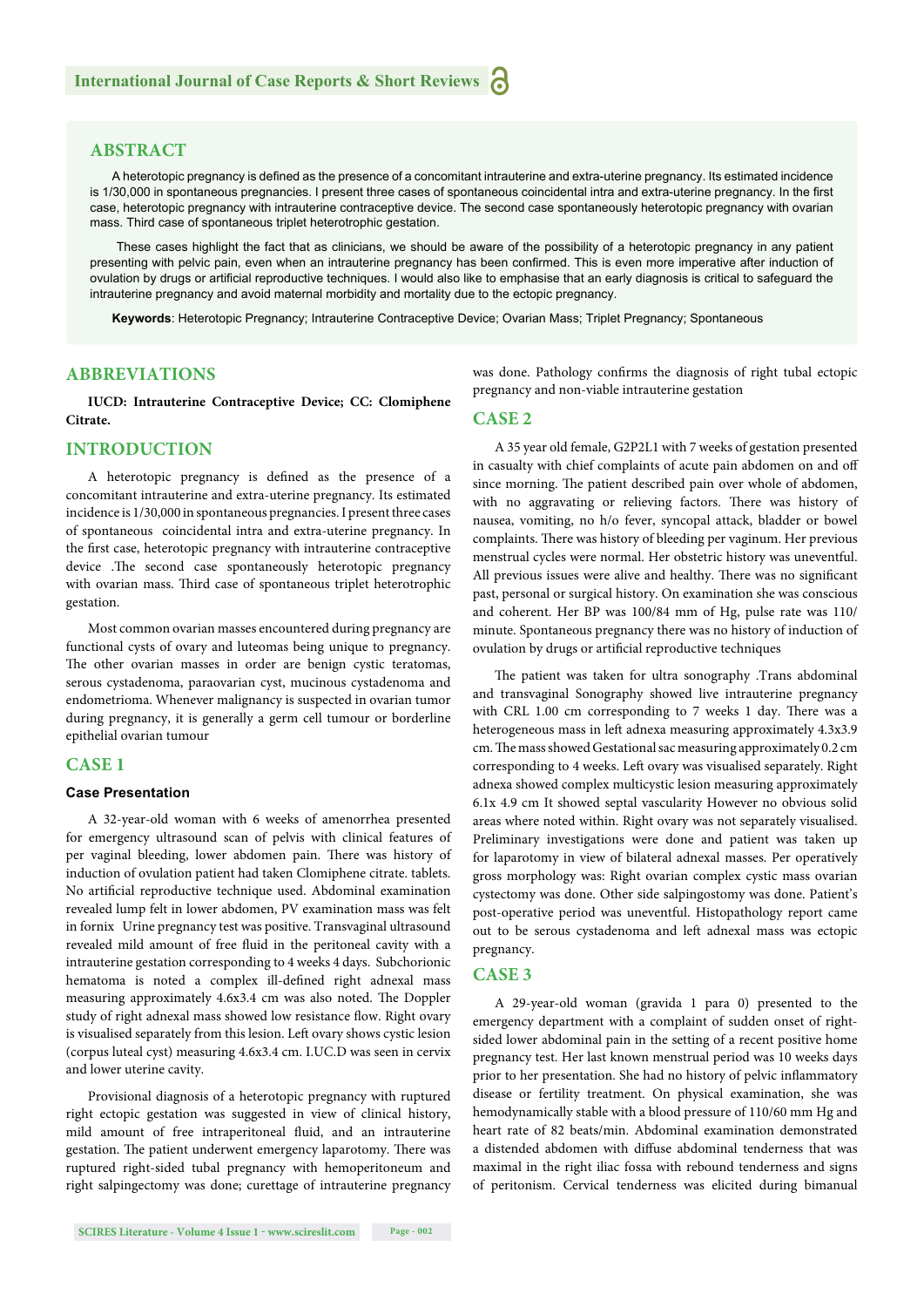#### **International Journal of Case Reports & Short Reviews** Ы

examination, with cervical excitation maximal in the right adnexa. Per speculum examination demonstrated a long, closed, posterior cervical with no bleeding. Spontaneous pregnancy there was no history of induction of ovulation by drugs or artificial reproductive techniques. Transvaginal sonography demonstrated 3 gestational sacs-2 intrauterine and 1 right adnexal

The crown rump lengths (CRL) of the twin intrauterine fetuses were

F1- 3.3 cm corresponding to gestations of 10 weeks and 2 days and

F2 - 0.8 cm corresponding to 6 weeks and 6 days, respectively

F1 shows normal cardiac activity

F2 shows absent cardiac activity with non-viable gestation.

The right adnexa showed a mixed echogenic predominantly hyperechoic mass measuring approximately 6.8x 4.6 cm. Mass showed minimal vascularity.

Right ovary was visualised separately .Left ovary was visualised and appears normal. Ultrasonographic evidence of hemoperitoneum was present with a mild amount of free fluid within the pelvis. The patient underwent urgent laparoscopy that confirmed a ruptured right tubal ectopic pregnancy with hemoperitoneum. A laparoscopic right salpingectomy (using bipolar diathermy and scissors) was performed and effective hemostasis achieved. The histopathological examination of the excised right fallopian tube confirmed an ectopic pregnancy. The postoperative course was uneventful, with a hemoglobin level of 9.6 g/L, and the patient was discharged on postoperative day 5 on hematinics.

#### **DISCUSSION**

Duverney first described Heterotopic pregnancy in 1708.1,2. Presently, the use of Artificial reproductive techniques and fertility agents can increase a patient's risk of Heterotopic pregnancy. This is possibly due to the combined effects of presence of tubal disease, high level of oestradiol and progesterone with hyper stimulation and the subsequent simultaneous transfer of several embryos into the uterus with retrograde flow into the fallopian tubes. [1,2]. Indeed, any factor predisposing a patient to an increased risk of ectopic pregnancy and/ or multiple pregnancies can contribute to Heterotopic pregnancy [1,3,4,5]. In our patient (case 1), pregnancy also occurred in association with ovulation induction by Clomiphene citrate . Spontaneous heterotrophic pregnancy has an incidence of approximately 1 in 39,000. Most of the Heterotrophic pregnancy cases are diagnosed late, resulting in significant morbidity and occasional mortality. [6]. As no single investigation can predict the presence of a heterotopic pregnancy, it should be suspected in any patient, presenting with lower abdominal pain in the early phase of an obvious intrauterine pregnancy following fertility treatment. [1,7]. Often, abdominal and pelvic ultrasound fail to show an ectopic pregnancy or the ultrasound is misinterpreted because of the awareness of an existing intrauterine pregnancy [1,5]. Demonstration of an intrauterine pregnancy is not a reliable indicator for excluding an ectopic pregnancy [1,2]. Ectopic Pregnancy is normally visualised on ultrasound in three forms including "blob" sign, "bagel" (doughnut) sign or a gestational sac with a fetal pole [8]. But most ultrasound reports make no comment of a search for coexistent ectopic pregnancy when assessing an intrauterine gestation, because a heterotrophic pregnancy is still thought to be tremendously rare. For this reason, almost all ectopic pregnancies are diagnosed by excluding an intrauterine pregnancy [4]. Most commonly, the location of ectopic gestation in a heterotopic pregnancy is the fallopian tube. However, cervical and ovarian heterotopic pregnancies have also been reported [9,10]. Majority of the reported heterotopic pregnancies are of singleton intrauterine pregnancies. Triplet and quadruplet heterotopic pregnancies have also been reported, though extremely rare [11,12]. It can be multiple as well [13]. They can be seen frequently with assisted conceptions. Intrauterine gestation with hemorrhagic corpus luteum can simulate heterotopic/ectopic gestation both clinically and on ultrasound. Other surgical conditions of acute abdomen can also simulate heterotopic gestation clinically and hence the difficulty in clinical diagnosis. Bicornuate uterus with gestation in both cavities may also simulate a heterotopic pregnancy. High resolution transvaginal ultrasound with colour Doppler will be helpful as the trophoblastic tissue in the adnexa in a case of heterotopic pregnancy shows increased flow



**Figure 1:** Right adnexal mass with internal vascularity separate from right ovary. Irregular intrauterine gestational sac with Subchorionic hematoma.



**Figure 2:** Left ovary shows corpus luteal cyst. IUCD displaced seen in cervix.



**Figure 3:** Trans vaginal Sonography shows intrauterine pregnancy with fetal pole.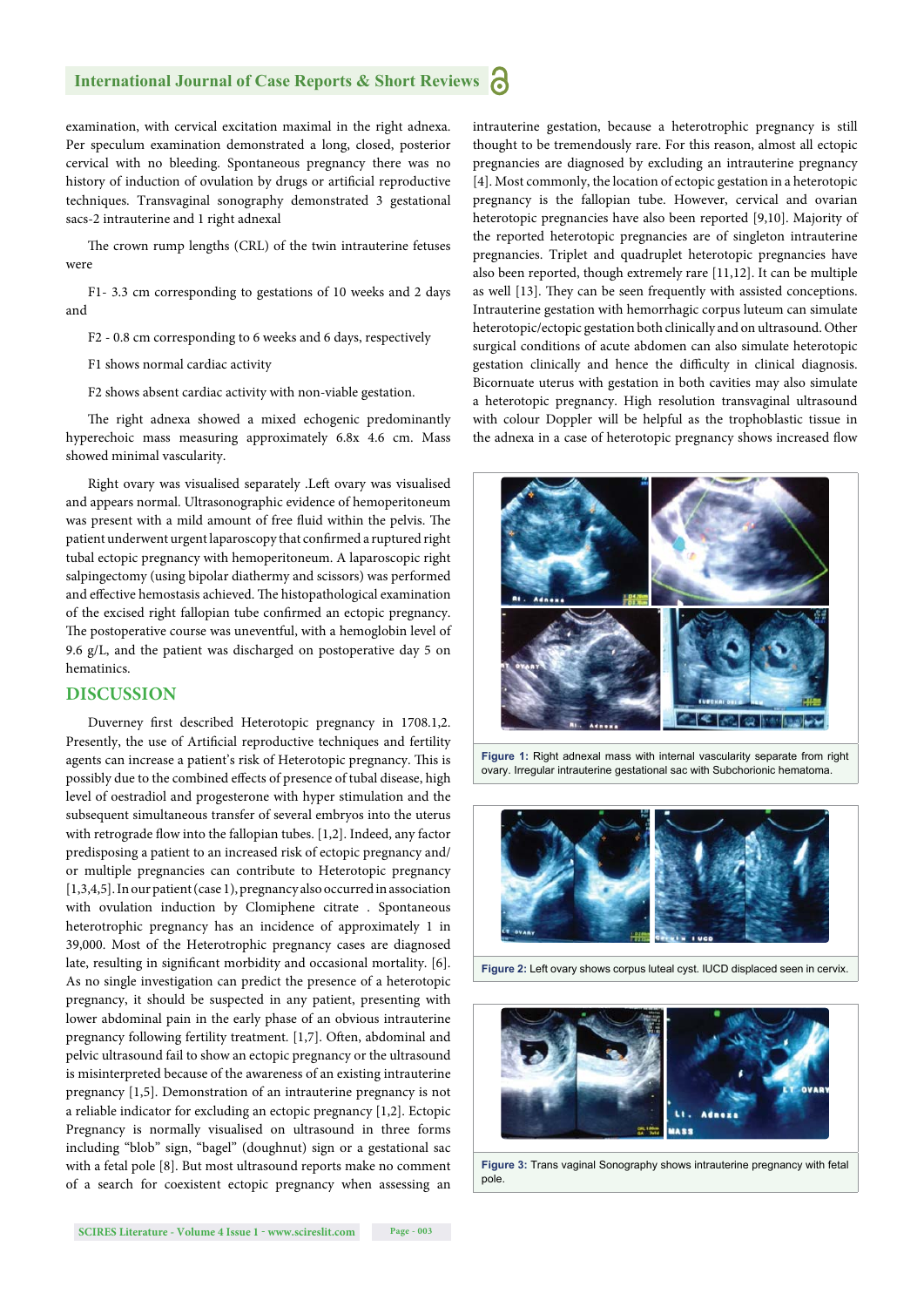#### **International Journal of Case Reports & Short Reviews**

with significantly reduced resistance index. The illustrated case did not have any risk factor for the heterotopic gestation and presented with ruptured tubal pregnancy and history of p.v.bleeding. Patient did not suspected pregnancy as she had I.U.C.D insertion and was post partum last delivery 8 months back. Frequency of ovarian tumours being coexistent with pregnancy is 1:10007 and among these frequencies of being malignant is approximately 1:15000 to 1:32000 pregnancies. Most common ovarian masses encountered during pregnancy are functional cysts of ovary. The other ovarian masses in order are benign cystic teratomas, serous cyst adenomas, paraovarian cysts, mucinous cystadenomas and endometriomas. Benign serous tumours are unilocular (have one lobe); however if very large may be multilocular, contain clear fluid and have a smooth lining composed of columnar epithelial cells with cilia. On gross examination, the serous tumor may present as either a cystic lesion in which the papillary epithelium is contained within a few fibrous walled cysts, or the papillary projections may be away from the surface epithelium. It comprise 50% of all ovarian tumors. Sixty percent are benign (cystadenoma), 10% are borderline and 30% are



intrauterine pregnancy and left adnexal pregnancy. Left adnexal mass with gestational sac .Doppler shows vascularity of left adnexal mass.







**Figure 7:** Transvaginal ultrasound of uterus showing 2 asymmetrical twin intrauterine gestational sacs. Fetuses 1 and 2, F1 with cardiac activity, correspond to 10 weeks 2 days and F2 with absent cardiac activity corresponds to 6 weeks and 6 days, respectively.



malignant (cystadenocarcinoma). The benign serous tumors are most common in the third to fifth decades of life and may be 20-30 cm in size. Giant cysts are found in less than 1% of the cases of ovarian cysts with pregnancy +[14,5]. Torsion is the most common and serious complication of benign ovarian cysts during pregnancy. The other complications which might occur are rupture of cyst, infection, malignancy, impaction of cyst in pelvis, obstructed labour and malpresentations of fetus [15].

The gold standard in management of heterotopic pregnancies is surgery via laparoscopy or laparotomy, with the surgical approach guided by the clinical scenario. Laparoscopic approaches are preferred to open procedures except in cases of clinical shock with intra-abdominal haemorrhage where laparotomy may be the better suited procedure. In our case report, we opted for laparoscopic salpingectomy as the patient was hemodynamically stable and amenable to a laparoscopic versus an open surgical approach. Current evidence shows that despite our best efforts, the intrauterine component of a heterotopic pregnancy has a higher likelihood of miscarriage than sole intrauterine pregnancies, although survival rates of intrauterine heterotopic pregnancies have improved over the past few decades with those that proceed to live birth demonstrating no significantly different rates of adverse birth outcomes [16].